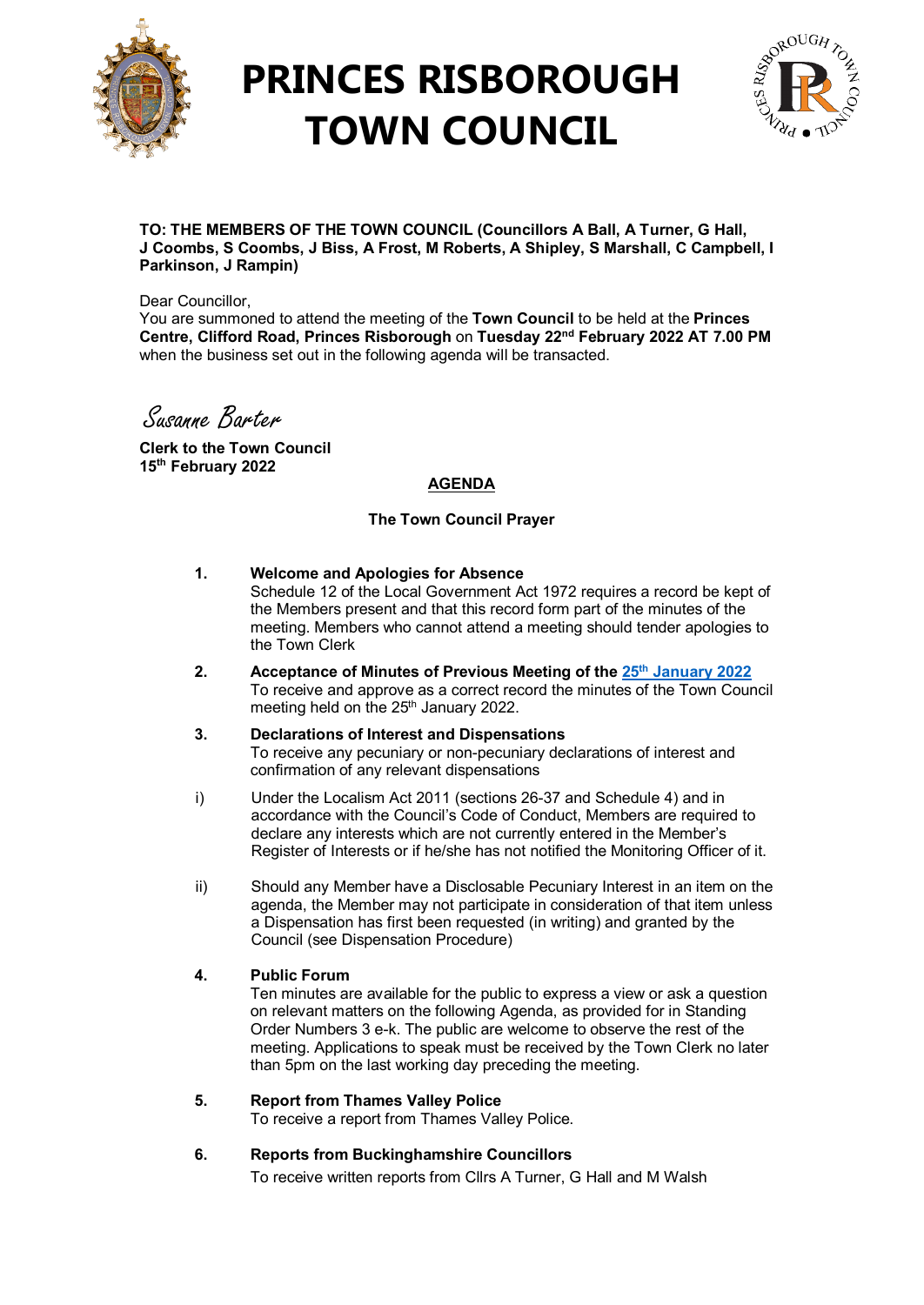

# **PRINCES RISBOROUGH TOWN COUNCIL**



## **7. Correspondence**

To decide on the response to correspondence received at the Town Council

## **8. Council Committees**

To receive and note the minutes of: - Planning Committee 1<sup>st</sup> [February 2022](http://www.princesrisboroughtowncouncil.gov.uk/_UserFiles/Files/_Minutes/139124-Planning_Mins_1st_February_2022.pdf) (draft) Town Committee 1<sup>st</sup> [February 2022](http://www.princesrisboroughtowncouncil.gov.uk/_UserFiles/Files/_Minutes/139123-Town_Committee_mins_1st_February_2022_doc.pdf) (draft) Finance Committee 25<sup>th</sup> [January 2022](http://www.princesrisboroughtowncouncil.gov.uk/_UserFiles/Files/_Minutes/138768-Finance__mins__Jan_25th_2022.pdf) (draft) Commercial Services Committee 8<sup>th</sup> [February 2022](http://www.princesrisboroughtowncouncil.gov.uk/_UserFiles/Files/_Minutes/140452-8th_February_2022_Commercial_Services_Committee_mins.pdf) (draft) [Events/PR Committee 8th](http://www.princesrisboroughtowncouncil.gov.uk/_UserFiles/Files/_Minutes/140449-Events_PR_minutes_8th_February_2022.pdf) February (draft)

## **9. Finance**

- a) To approve the recommendation from the Finance Committee to approve the Audit Plan
- b) To approve the recommendation from the Finance Committee to approve the Terms of Reference for the Internal Auditor
- c) To approve a recommendation from the Finance Committee to approve appointment of the Internal Auditor for the 2021/2022 financial year
- d) To approve the recommendation from the Finance Committee to approve the Finance Risk Assessment and Management Plan

#### **10. Tree Planting Pilot Scheme in the KGV Park in March 2022 (Cllr C Campbell)**

- a) To agree on the location to plant 4 trees
- b) To agree the species of the 4 trees
- c) To approve the quotation to purchase the 4 trees.
- d) To agree a planting schedule

e) To agree on how many Manual Handling courses for volunteers to purchase

## **11. Wades Centre**

To discuss and decide on a corkage policy for the Wades Centre

## **12. Healthy Homes Principles** (Cllr A Shipley)

To discuss and decide on whether Princes Risborough Town Council should invite the Town & Country Planning Association to make a presentation about the Healthy Homes principles, and what it might do to help in seeing them adopted in new housing development.

## **13. Task & Finish Groups**

- a) To receive a report from the Stratton Memorial Garden Task & Finish Group and decide on any actions to be taken
- b) To receive a report from the Wades Centre Office Space Task & Finish Group and decide on any actions to be taken
- c) To receive a report from the Environment & Climate Change Task & Finish Group and decide on any actions to be taken

## **14. Future Agenda items**

To receive items to be included in the next meeting

#### **15. Exclusion of Press and Public**

To pass a resolution to exclude the public and press in accordance with Section 1 (2) of the Public Bodies (Admission to Meetings) Act 1960 to discuss and decide on the recipients of the Citizens Awards